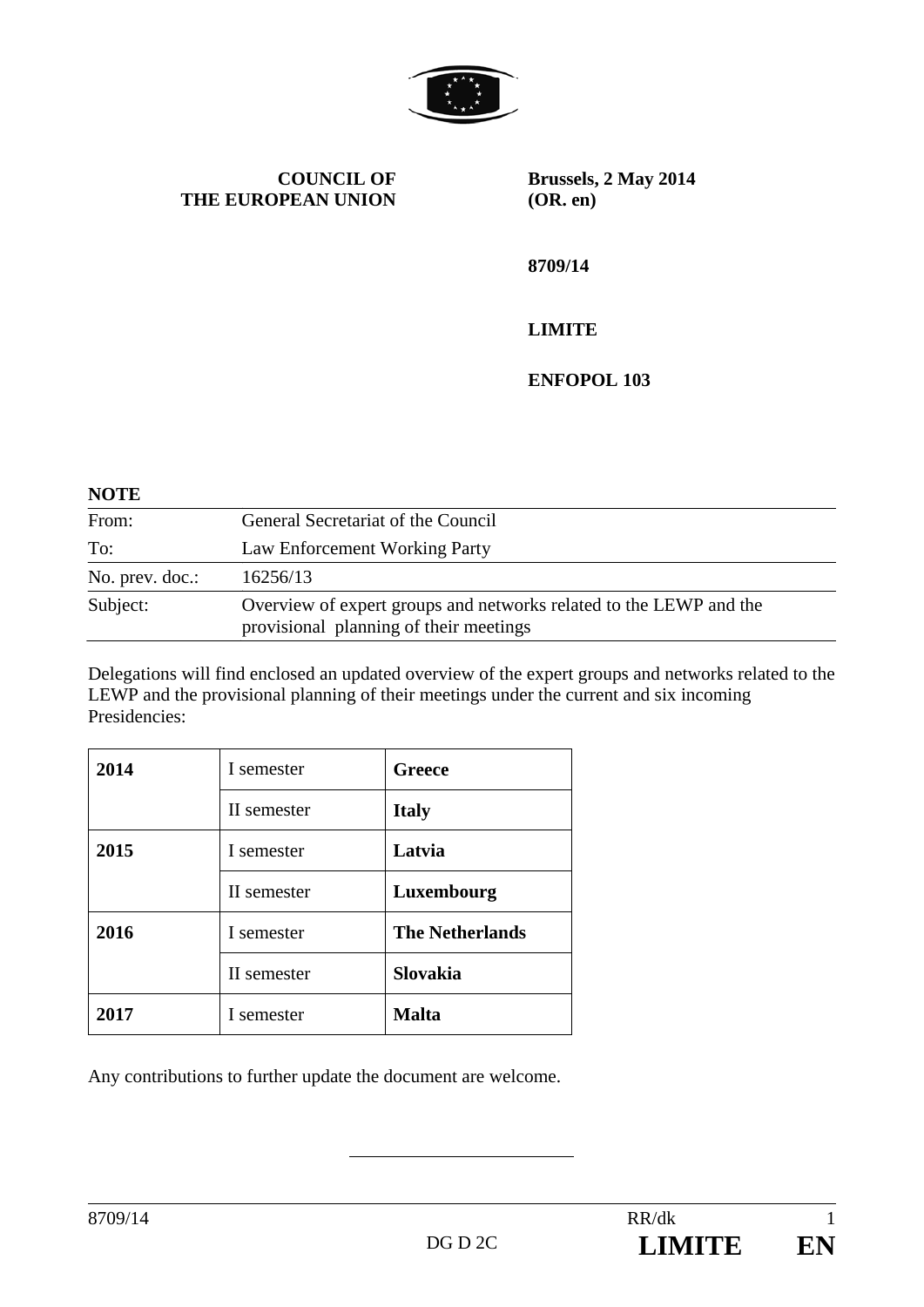## **ANNEX**

## **Updated overview of the expert groups and networks related to the LEWP and the provisional planning of their meetings**

| No. | <b>Expert group/network</b>     | <b>Lead country</b> | <b>Established /</b>     | <b>Terms of reference</b> | <b>Evaluation</b> | <b>Last meeting</b> | <b>Next meetings</b>            |
|-----|---------------------------------|---------------------|--------------------------|---------------------------|-------------------|---------------------|---------------------------------|
|     |                                 | /secretariat        | agreement                |                           |                   |                     |                                 |
| (1) | EU contact points for           | <b>NL</b>           | <b>Council Decision</b>  | doc. 6591/06              | Evaluation        | 20-21/11/2013       | CARPOL: 18-19/06/2014           |
|     | tackling cross-border           | Co-Drivers: DE,     | 2004/919/EC (Art. 11)    | doc. 6131/1/13            | 2008;             |                     | (at Europol HQ)                 |
|     | vehicle crime                   | HU, SE              |                          | REV 1 (under              |                   |                     | IT: 26-28/11/2014               |
|     | (CARPOL)                        |                     |                          | discussion)               | Poss.             |                     | (in Rome)                       |
|     |                                 |                     |                          |                           | evaluation        |                     | - European Workshop on Road     |
|     |                                 |                     |                          |                           | II sem. 2014      |                     | Safety and Security (date to be |
|     |                                 |                     |                          |                           |                   |                     | defined)                        |
|     |                                 |                     |                          |                           |                   |                     | - Special Ceremony for the      |
|     |                                 |                     |                          |                           |                   |                     | signature of Italy's renewed    |
|     |                                 |                     |                          |                           |                   |                     | commitment to the European      |
|     |                                 |                     |                          |                           |                   |                     | Road Safety (ERS) Charter       |
|     |                                 |                     |                          |                           |                   |                     | (second half October 2014)      |
|     |                                 |                     |                          |                           |                   |                     | (IT: JPO ITACAR,                |
|     |                                 |                     |                          |                           |                   |                     | <b>JPO TENT-IT)</b>             |
|     |                                 |                     |                          |                           |                   |                     | LV: I sem. $2015$ (in Riga)     |
| (2) | <b>Experts for major sports</b> | One of the lead     | <b>Council Decisions</b> | doc. 13658/2/13           | Poss.             | 04/10/2013          | EL: 30/04/2014                  |
|     | events                          | countries - BE;     | 2007/415/JHA and         | REV 2 (under              | evaluation        |                     | (in Brussels)                   |
|     |                                 | Think Tank (TT)     | 2008/615/JHA             | discussion)               | II sem. 2014      |                     | IT: 27-28/05/2014               |
|     |                                 |                     |                          |                           |                   |                     | (TT in Rome)                    |
|     |                                 |                     |                          |                           |                   |                     | 09/10/2014                      |
|     |                                 |                     |                          |                           |                   |                     | (in Brussels)                   |
|     |                                 |                     |                          |                           |                   |                     | LV: I sem. 2015                 |
|     |                                 |                     |                          |                           |                   |                     | (in Brussels)                   |
|     |                                 |                     |                          |                           |                   |                     | LU: II sem. 2015                |
|     |                                 |                     |                          |                           |                   |                     | (in Brussels)                   |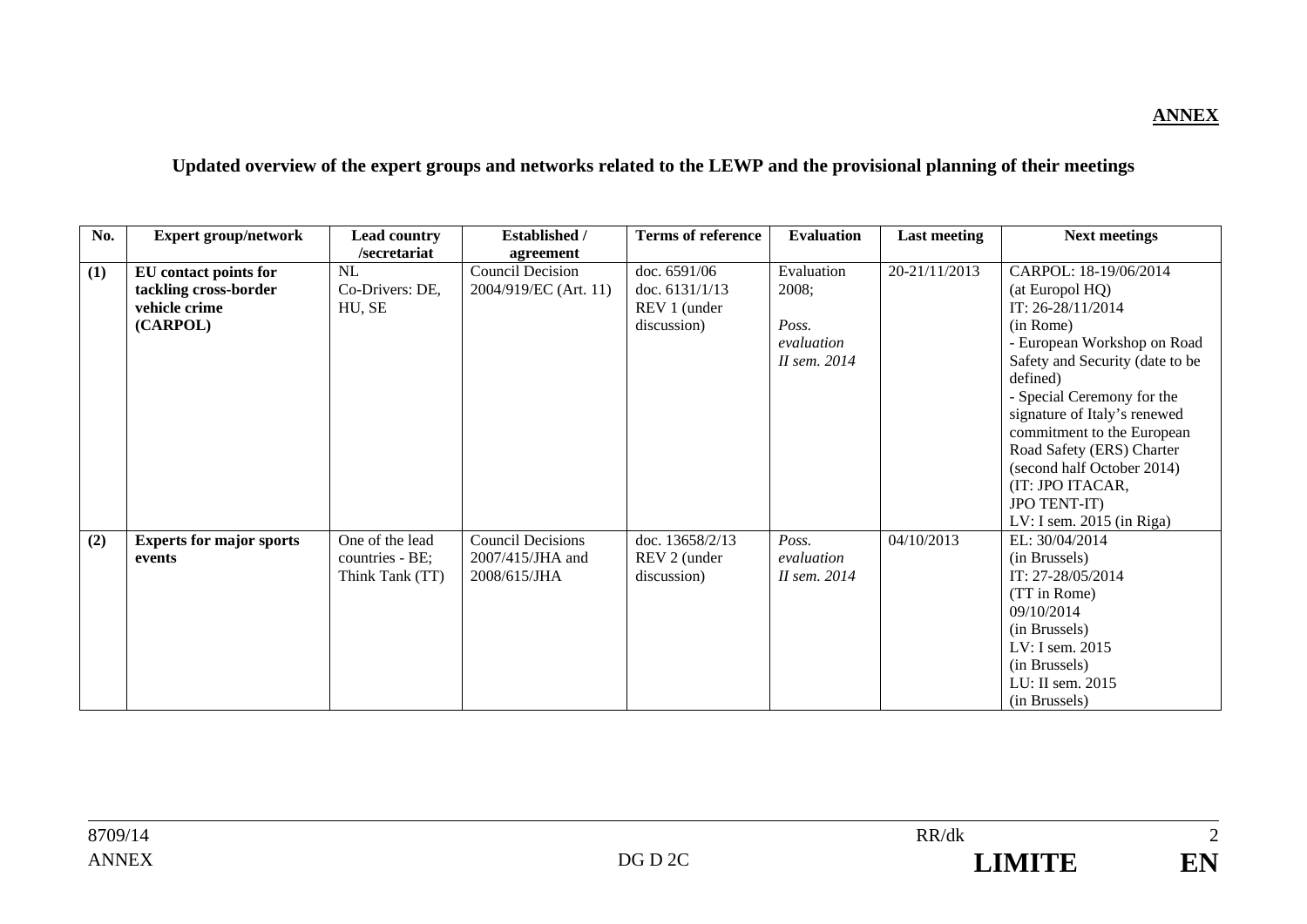| (3) | <b>European Network of</b>          | One of the lead    | <b>Council Decision</b> |                   | Every 3y by        | 08/04/2014    | IT: 10/10/2014         |
|-----|-------------------------------------|--------------------|-------------------------|-------------------|--------------------|---------------|------------------------|
|     | <b>Protection of Public Figures</b> | countries - BE     | 2002/956/JHA            |                   | Council;           |               | (in Brussels)          |
|     | (ENPPF)                             |                    |                         |                   |                    |               | LV: I sem. 2015        |
|     |                                     |                    |                         |                   | Self-              |               | (in Brussels)          |
|     |                                     |                    |                         |                   | evaluation         |               | LU: II sem. 2015       |
|     |                                     |                    |                         |                   | <i>I sem.</i> 2014 |               | (in Brussels)          |
|     |                                     |                    |                         |                   |                    |               | SK: tbc II sem. 2016   |
| (4) | <b>Radio communications</b>         | Forerunners: NL    | doc. 10141/09           |                   | Report to          | 11-12/04/2013 | EL: 02/05/2014         |
|     | experts (RCEG)                      | ISI: BE            |                         |                   | PCWG after         |               | (in Athens)            |
|     |                                     |                    |                         |                   | 12 months          |               | IT: 18-19/11/2014      |
|     |                                     |                    |                         |                   |                    |               | (in Rome)              |
|     |                                     |                    |                         |                   |                    |               | LU: tbc II sem. 2015   |
| (5) | <b>European Network of Law</b>      | FR; Core group:    | doc. 5629/08            | doc. 6211/09      | no                 | 28-29/04/2014 | IT: 30/09-1/10 2014    |
|     | <b>Enforcement Technology</b>       | EL, FR, CY, NL,    |                         | doc. $12103/13 +$ |                    |               | (in Rome)              |
|     | <b>Services (ENLETS)</b>            | PL, FI, UK         |                         | COR <sub>1</sub>  |                    |               | LU: the II sem. $2015$ |
| (6) | Liaison Officers' (LOs)             | Forerunners        | <b>Council Decision</b> |                   |                    | 25/04/2013    | IT: the II sem. $2014$ |
|     | <b>Management Services</b>          | group: BE, DK,     | 2003/170/JHA            |                   |                    |               |                        |
|     |                                     | FR,NL,AT,FI,SE     |                         |                   |                    |               |                        |
| (7) | <b>European Network on</b>          | Core group: BE,    | doc. 15382/10           |                   | no                 | 21-24/05/2013 | IT: core group meeting |
|     | <b>Fugitive Active Search</b>       | DE, HU, NL, AT,    |                         |                   |                    |               | September 2014         |
|     | <b>Teams (ENFAST)</b>               | SE, UK, Europol    |                         |                   |                    |               | (in Brussels)          |
| (8) | <b>European Firearms Experts</b>    | NL                 | PCTF, 2004              |                   | Poss.              | 22-23/04/2014 | IT: 14-15/10/2014      |
|     | (EFE)                               | <b>Forerunners</b> |                         |                   | evaluation         |               | (in Rome)              |
|     |                                     |                    |                         |                   | II sem. 2014       |               | FI: April 2015 (in FI) |
|     |                                     |                    |                         |                   |                    |               | LU: tbc II sem. 2015   |
|     |                                     |                    |                         |                   |                    |               | (in the Hague)         |
|     |                                     |                    |                         |                   |                    |               | SK: II sem. 2016       |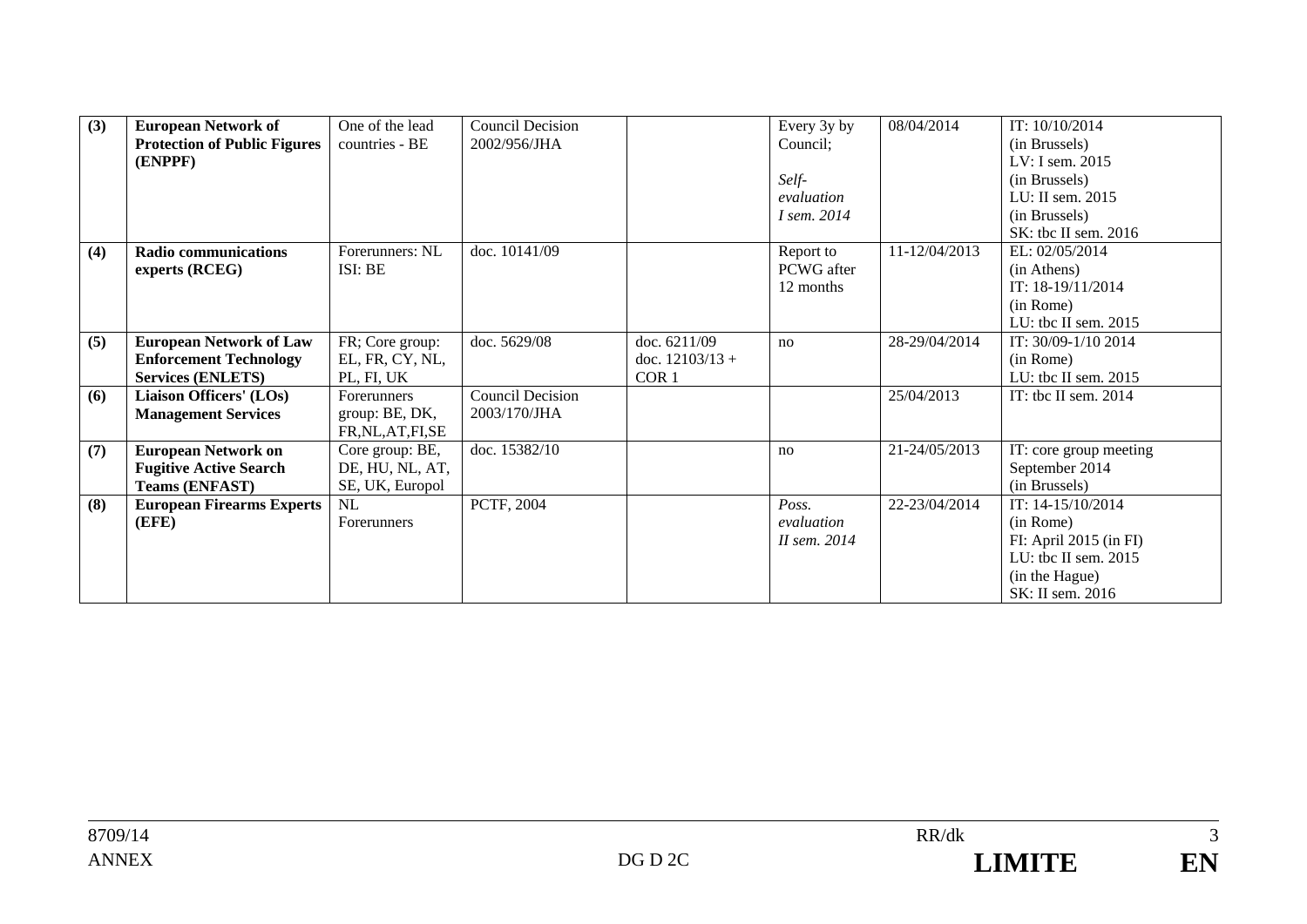| (9)  | <b>Informal network for</b><br>countering environmental<br>crime (EnviCrimeNet)                              | NL / Europol                                                    | doc. 10291/11                                      |                                                      | no | 13-14/11/2013   | IT: 19-20/11/2014<br>(in the Hague)                                                                                                                                                          |
|------|--------------------------------------------------------------------------------------------------------------|-----------------------------------------------------------------|----------------------------------------------------|------------------------------------------------------|----|-----------------|----------------------------------------------------------------------------------------------------------------------------------------------------------------------------------------------|
| (10) | Network of police dog<br>professionals in Europe<br>(KYNOPOL)                                                | HU                                                              | doc. 8178/11                                       |                                                      | no | 28/11-1/12/2011 |                                                                                                                                                                                              |
| (11) | <b>European medical and</b><br>psychological experts'<br>network for law<br>enforcement (EMPEN)              | $\overline{HU}$<br>(first rotating<br>secretariat)              | doc. 9044/11                                       |                                                      | no | 02-06/09/2013   | IT: CEPOL Seminar<br>25-28/08/2014<br>(in Hungary)<br>LV: I sem. 2015<br>(with CEPOL support)                                                                                                |
| (12) | European network of<br>airport law enforcement<br>services (AIRPOL)                                          | <b>BE</b>                                                       | doc. 16147/10                                      |                                                      | no | 05/12/2012      |                                                                                                                                                                                              |
| (13) | <b>ATLAS</b>                                                                                                 | <b>DE</b>                                                       | - 2001, PCTF<br>- Council Decision<br>2008/615/JHA |                                                      | no | 06/09/2012      |                                                                                                                                                                                              |
| (14) | <b>Law Enforcement</b><br>authorities and expertise<br>competent in the field of<br>cultural goods (CULTNET) | Presidency to<br>coordinate<br>activities and<br>chair meetings | doc. 14232/12                                      |                                                      | no | 30/05/2013      | IT: November 2014<br>(in Rome)<br>SK: tbc II sem. 2016                                                                                                                                       |
| (15) | <b>European Traffic Police</b><br>Network (TISPOL)                                                           | Executive<br>committee                                          | 2000                                               | doc. 15237/1/11<br>REV 1 (on relations<br>with LEWP) |    | 01-02/10/2013   | IT: tbc II sem. $2014$<br>- Annual conference 30/09-<br>01/10/2014<br>- Seminar Road Policing<br>25/11/2014 (in Rome)<br>- Executive Committee<br>26-27/11/2014 (in Rome)<br>LV: I sem. 2015 |
| (16) | European partnership of<br>water police forces and<br>inland navigation<br>inspectorates (AQUAPOL)           | currently RO<br>(rotating)                                      | Inception 2003                                     |                                                      |    |                 |                                                                                                                                                                                              |